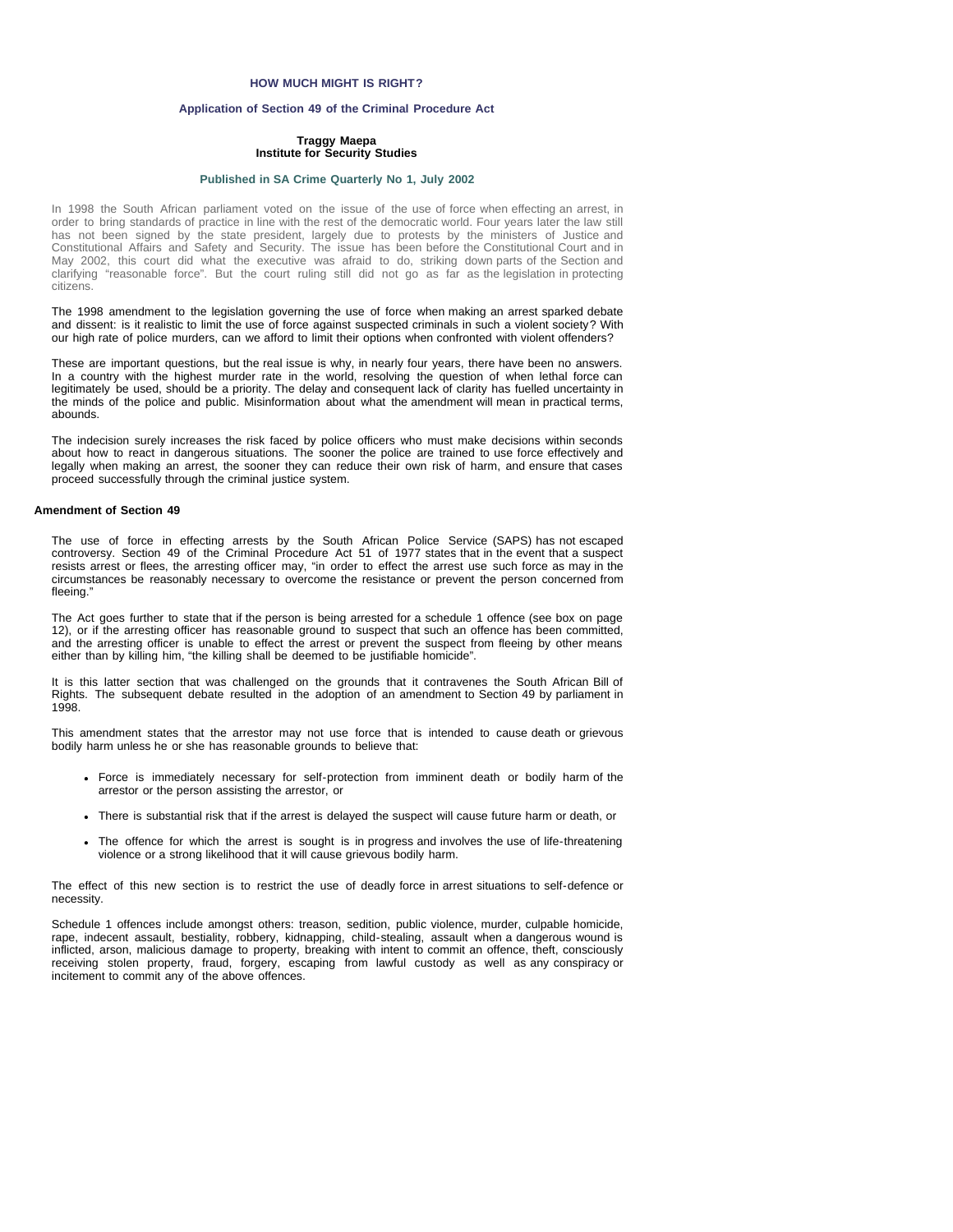Schedule 1 offences include amongst others: treason, sedition, public violence, murder, culpable homicide, rape, indecent assault, bestiality, robbery, kidnapping, child-stealing, assault when a dangerous wound is inflicted, arson, malicious damage to property, breaking with intent to commit an offence, theft, consciously receiving stolen property, fraud, forgery, escaping from lawful custody as well as any conspiracy or incitement to commit any of the above offences.

The amended Section 49 has however not yet been passed into law, as at the time of writing it had not been signed by the state president; this implies that the old Section 49 is still in force.

This article comments on the reasons for the delays around the passing of the bill into law and considers the outcome of some court cases that involve the use of lethal force in particular and other kinds of force in general.

## **Why the delays?**

One of the most obvious reasons for the delay is that the use of force when making an arrest is inherently controversial. The violent nature of South African criminal activity brings members of the SAPS into situations where the use of lethal force is often needed. This in turn necessitates advanced training and skills in the use of lethal force. On the flip side there is the high number of people who are injured or killed by the SAPS. Between 1997 and 2000 well over 1 500 people were killed by the police in South Africa, and many more injured.

Despite this worrisome figure, government has resisted the implementation of the amendment to Section 49. In February 2002 there was an announcement that the amendment would finally come into effect, but implementation was once again called off.

President Thabo Mbeki indicated that the amendment was subject to further discussion by some components of the criminal justice system, notably the justice department and the police. In March 2002 the ministers of Safety and Security and Justice discussed the matter and agreed that the amendment would not be implemented in its current form. The late minister Tshwete insisted that the new Section 49 was placing the police at risk of massive assault from criminals. Around the same time commissioner Jackie Selebi also indicated that the SAPS was not ready to implement the amendment.

However, the old legislation is indeed unconstitutional, because it assumes that suspects are guilty until proven innocent. The longer the confusion surrounding this issue exists, the longer the uncertainty for the police continues, resulting in police who are reluctant to carry out their duties with confidence. Conversely, it also poses the danger that more suspects continue to be shot by the police.

The argument that the new Section 49 endangers the lives of the police in the line of duty is flawed. While South Africa's rate of police killings is higher than that of countries like the United States, most of these deaths occur off duty. On average 235 police officials were killed per year in South Africa between 1994 and 1999. About 64% of these officials were killed off duty and 36% were killed in the line of duty.

It is also alleged that the amendment unreasonably limits the use of force. However, the new section does allow force to be used in situations of self-defence or necessity, not only of the arrestor but also if the suspect might 'cause future harm or death'.

## **Waiting for the courts to decide**

Another key reason cited by the police for delaying the passing of the amendment into law, is the necessity to wait for the outcome of two court cases. The first is the case of Govender v the Minister of Safety and Security which was heard on 16 March 2001 (although it was filed as early as 1995). The second is the constitutional court judgement in the case of the State v Walters and others, which was decided in May this year.

The Walters case is the watershed case that dealt with the constitutional validity of the old Section 49. It came before the Constitutional Court on 15 November 2001. The key question in this case is whether there are any circumstances in which it would be justifiable to shoot a fleeing suspect. And, if there are such circumstances, how they are defined in law, given the Bill of Rights. It is therefore dealing with issues of police effectiveness in upholding safety and securing arrests.

The Walters case involved the shooting of a fleeing burglar by two civilians. The prosecution in the case challenged the actions of the shooters under the reinterpretation of Section 49 by the Supreme Court of Appeal in the case of Govender v the Minister of Safety and Security. The court in that case found that:

"Section 49(1) of the Act must generally speaking be interpreted so as to exclude the use of a firearm or similar weapon unless the person authorized to arrest, or assist in arresting, a fleeing suspect has reasonable grounds for believing that the suspect poses an immediate threat of serious bodily harm to him or her, or a threat of harm to members of the public; or that the suspect has committed a crime involving the serious infliction of grievous bodily harm."